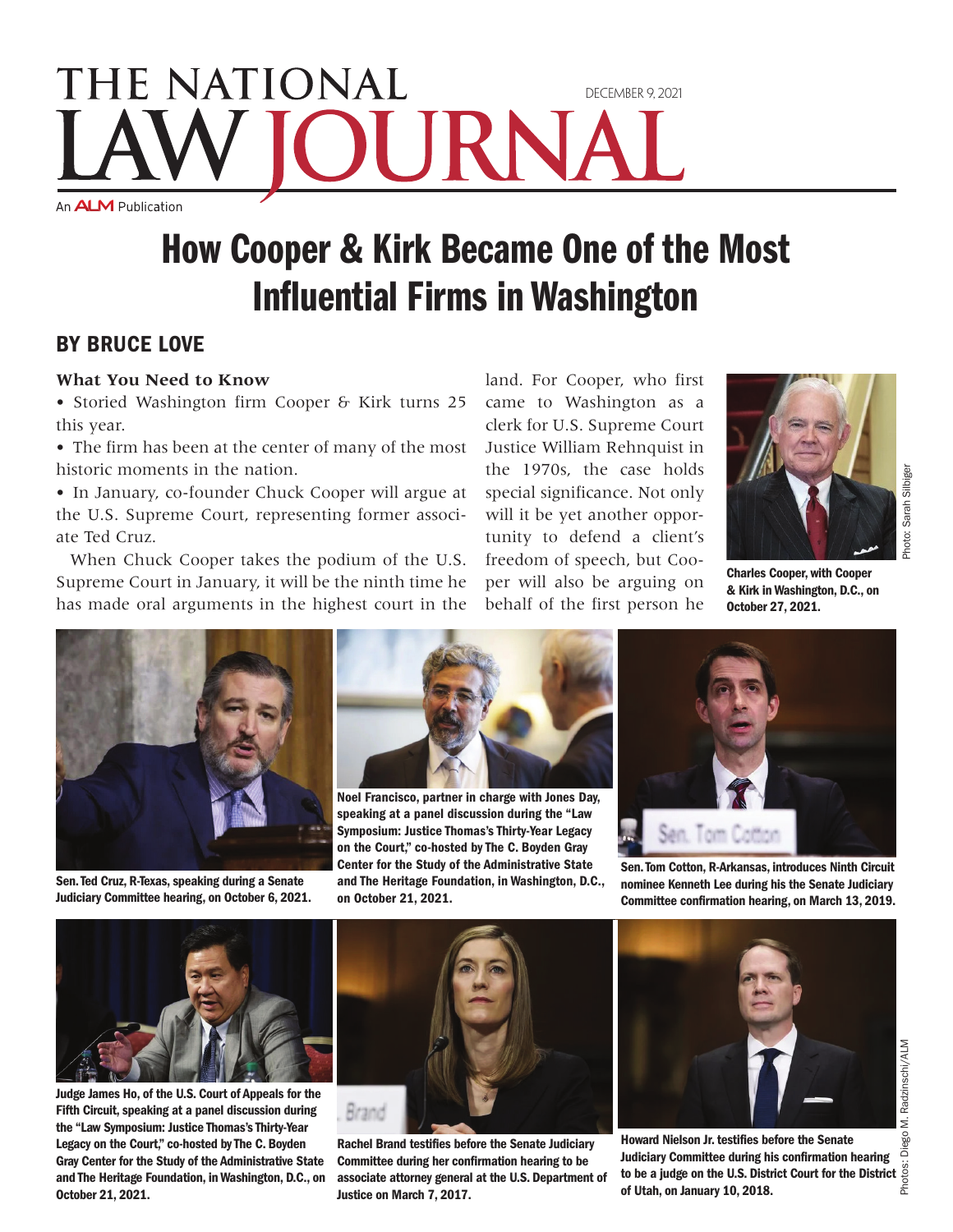hired when he founded his own law firm in 1996. A man he views as like a son. The case is *Federal Election Commission v. Ted Cruz for Senate*. And the client—and former colleague—is Sen. Ted Cruz.

*FEC v. Ted Cruz* will also be the 26th time a lawyer from Cooper's firm has represented a client in America's sacred temple to the Rule of Law. That count is just one measure of the success and stature of Cooper's firm. In a town filled to the brim with lawyers, few firms in Washington, D.C., can lay claim to being as influential on a national stage as Cooper & Kirk.

Cooper's boutique litigation firm—which celebrated its 25th anniversary in October—has been a player in many of the major events in American history over the past quarter-century.

When the George W. Bush campaign challenged the 2000 election results in Florida, Cooper & Kirk lawyers were there. When Californians challenged their state's decision to prohibit same-sex marriage, Coo-



Attorney Ted Olson of Gibson, Dunn & Crutcher in Washington, D.C.

the defense. It has represented two former U.S. attorneys general, five senators, and a former national security adviser to the president in matters that have often captured the attention of the nation—and many more that the public has never known about.

per & Kirk lawyers led

#### **Outsized Influence**

Cooper & Kirk may have a track record and client base that an Am Law 100 firm would

covet, but its head count is surprisingly small. With 19 lawyers, it is currently the biggest it has ever been and it actually has more Supreme Court appearances under its belt than it does litigators.

And perhaps because of the combination of its size—with a roughly one-to-one partner-to-associate ratio—and the high-profile work it attracts, this small but influential firm is a prized destination for major talent in the legal community. Its latest hire, Megan Wold, just joined after clerking for Justice Samuel Alito. Wold brings to seven the number of former Supreme Court clerks now at Cooper & Kirk—an extraordinary number for any firm, but especially for a 19-lawyer firm.

Associates who join Cooper & Kirk are likely to be client-facing and thrown into the deep end much faster than they would at an Am Law 200 firm. Chances are also good that their career will be turn out to be noteworthy.

Within eight months of joining Cooper & Kirk, young associate Ted Cruz was already making oral arguments for what at



Michael Kirk of Cooper & Kirk.

the time was one of the firm's most important cases— *Ford Motor v. United States.*

Cooper & Kirk ranks among its alumni two sitting U.S. senators (Cruz and Tom Cotton); three current Federal Court judges (James Ho, Howard Nielson and Victor Wolski); former U.S. Solicitor General Noel Francisco; and former U.S. associate attorney general (and current head of global corporate governance at Walmart), Rachel Brand. Current partner Adam Laxalt is widely touted as the next Republican nominee for an upcoming U.S. Senate seat for Nevada. And this term, six former interns or associates of Cooper & Kirk are serving as U.S. Supreme Court clerks—widely thought to be a track record that bests even the biggest Am Law 100 firms. Next term, five former interns or associates of Cooper & Kirk have been selected to serve as U.S. Supreme Court clerks.

#### **Champions of the Cause**

If there is a conservative value that needs championing or defending, there is little doubt in the minds of people in the know who to call. Over the years, Cooper & Kirk has challenged the constitutionality of myriad government and private actions in First, Second and Fifth amendment cases, in voting rights challenges, separation of powers conflicts, and matters involving the interstate commerce clause. Name an issue on the national stage, and Cooper & Kirk has likely helped make, or clarify, the law regarding that issue.

"Politics are impossible to isolate from a D.C. firm," said Cooper, characterizing his firm's "sweet spot" as helping clients who have problems with the federal government and litigating against federal departments and agencies. "Public policy, government and politics are to D.C. what money is to New York. It dominates everything in the Washington legal community."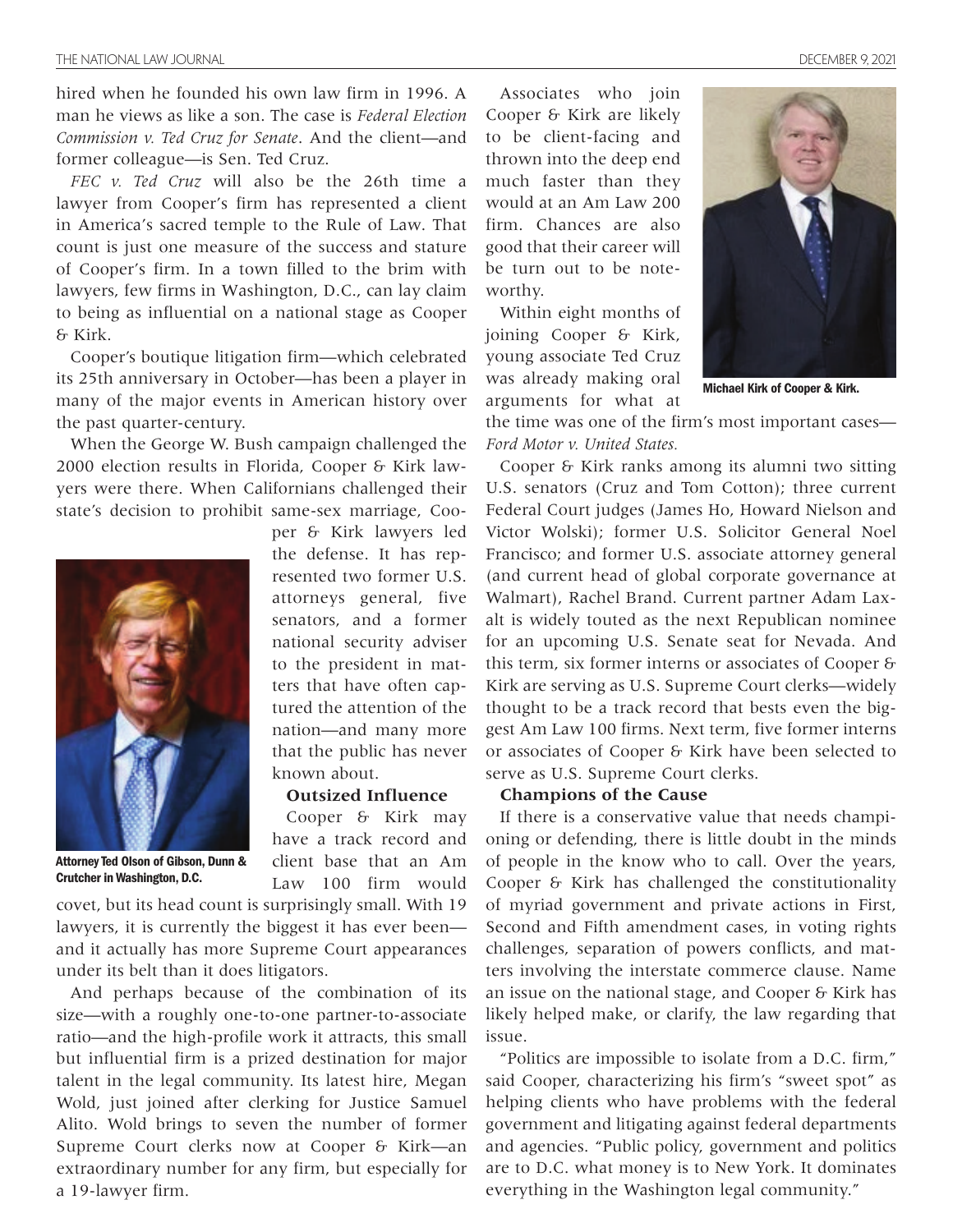Yet while Cooper & Kirk is rich in D.C.'s coin of the realm—making many of its headlines as advocates for conservative causes—the firm is also one of the most successful and versatile litigation specialists in the country, in a broad range of civil and commercial matters. Over the years, it has counted on its client roster the likes of Ford, Shell Oil, Boeing, Bank of America, Citizens Federal Bank, Verizon and Novell. It has gone up against corporate America in cases against Google, Microsoft, Sears and Blue Cross Blue Shield, to name but a few household names. And, it has won over \$10 billion for clients in trial verdicts, settlements and injunctive relief.

"No other firm as small as us has clients like we have and is involved in matters so unique and exciting," co-founder Michael Kirk said in an interview with The National Law Journal. "What built our firm has been our ability to win cutting-edge cases that every lawyer in America wants to work on. That, in turn, leads to attracting the best and smartest lawyers and young law students, which in turn lets us tell clients that exceptional people will be working on their case."

Cooper puts it succinctly: "We're litigators, A to Z."

"We bring lawsuits, defend lawsuits and try lawsuits," he added, guessing the firm has "probably had more trials over the course of the last couple of decades than many big law firms."

"We try cases, and we rarely settle," agreed Kirk, explaining that what sets Cooper & Kirk apart is that most lawyers who do appellate work, don't do trial work. "But we do it all, from the start of the matter to the very finish."

#### **A Seminal Case—for the Firm, and the Country**

The firm's tendency to take cases through the trial and onto appeals is often, said Kirk, a product of the type of matters in which his firm is regularly engaged.

"Often what is in dispute is something that cannot be settled—frequently because the parties have differences that are political, ideological, or matters of principle that either side can't settle," said Kirk, adding the firm also handles a "disproportionate" number of cases against the U.S. government. "And those cases just don't settle."

The case that launched the firm is a good case in point: *[United States v. Winstar](https://www.oyez.org/cases/1995/95-865)*. In the early 1990s, Cooper and his team shepherded the matter through multiple trials and appeals as lawyers at Shaw Pittman (a forerunner to Pillsbury Winthrop Shaw Pittman), eventually making it all the way to the Supreme Court in 1996.

"That case gave us a base on which we could go out on our own," said Kirk, explaining that the Supreme

Court's ruling—that the federal government had breached its contractual obligations to savings and loans companies—led to years of work collecting multimillion-dollar payouts to plaintiffs.

Cooper himself credits the case for establishing his firm on the Washington legal scene.

"If we had lost *Winstar*—and the overwhelming handicapping odds had us losing—that would have ended the major volume of potentially well-paying work and the solid client base we needed," said Cooper in an interview for this piece. "If we had lost, it would have delayed—and maybe even ended—our dream of starting our own litigation boutique."

Yet win they did, immediately establishing the firm as a force to be reckoned with, and go-to litigators for long and complex matters.

#### **A Unique Place in the Nation**

Francisco, a partner at Jones Day since stepping down as solicitor general in July 2020, sees his time at Cooper & Kirk as formative to his career.

"I went to law school not having come from a family of lawyers, and I had no idea what it meant to be a lawyer. Even after a clerkship, it's only when I started working with Chuck and Mike that I began to understand how you translate all of that [law school] theory into actually handling cases for actual clients—cases that had an impact not just on your particular clients, but on the world," Francisco said in an interview for this article. "I didn't go into law thinking I would develop a practice primarily based on litigation involving the government. I initially went into law thinking I would be a products liability lawyer. It's only when I joined up with Chuck that I really came to understand what it meant to be a Washington lawyer."

Francisco was the second associate Cooper & Kirk hired. Cruz was the first. Brand was the sixth (and was also the firm's first summer intern whilst at Harvard Law).

In those early years, Francisco and the other brandnew associates not only worked on *Winstar*, but also the Clinton impeachment and the Florida recount of the 2000 presidential election.

"*Winstar* kept the lights on, but we were doing a whole range of really interesting things where it felt like we were in the middle of every major issue of the day," he said.

Francisco sees Cooper & Kirk as consistently holding a unique place in the Washington legal scene. And it is a view held not only by former colleagues, but those who have sat across the table from Cooper & Kirk lawyers as well.